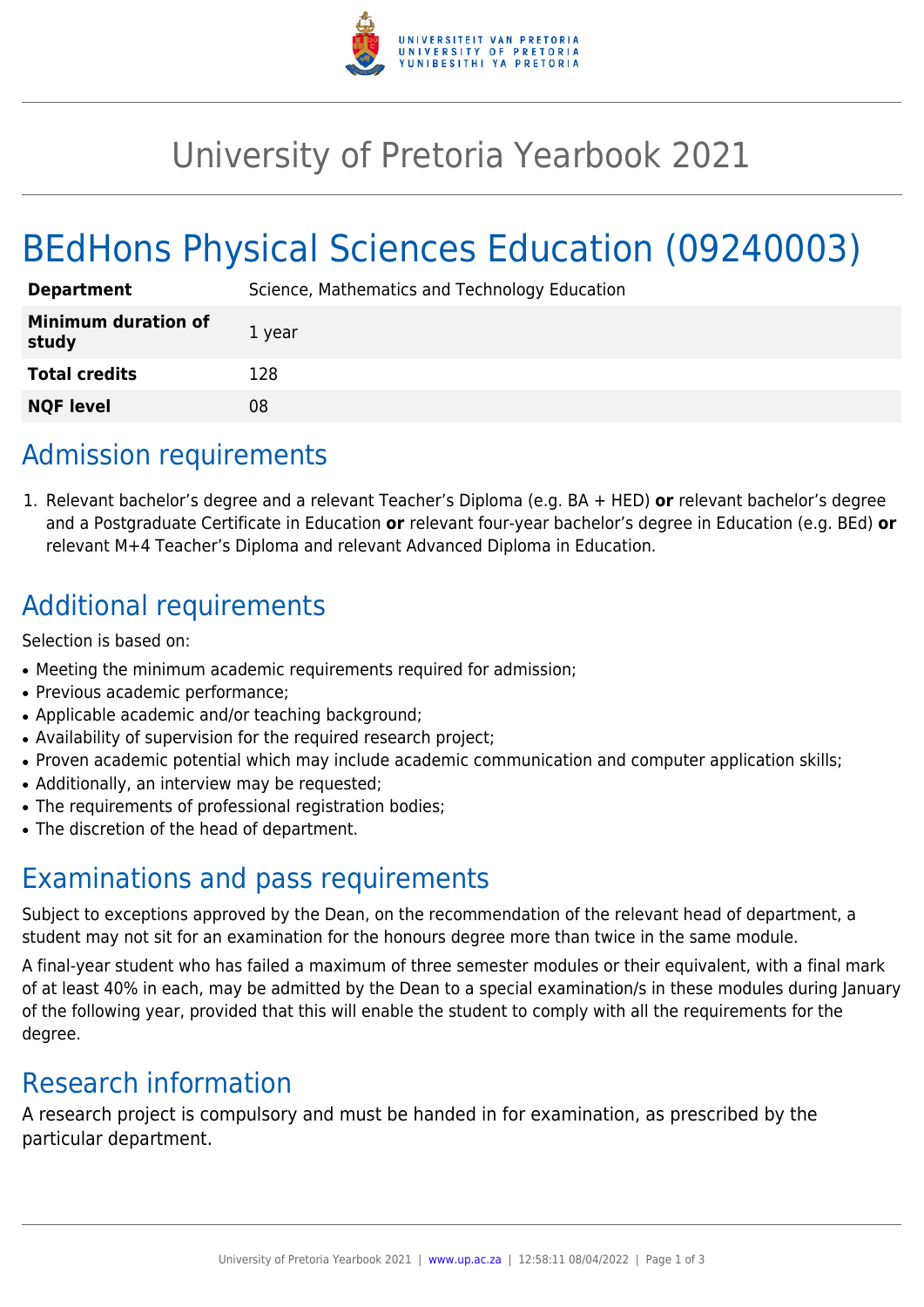

#### Pass with distinction

The degree is conferred with distinction on a student who has obtained an average of at least 75%, with a minimum of 70% in each module.